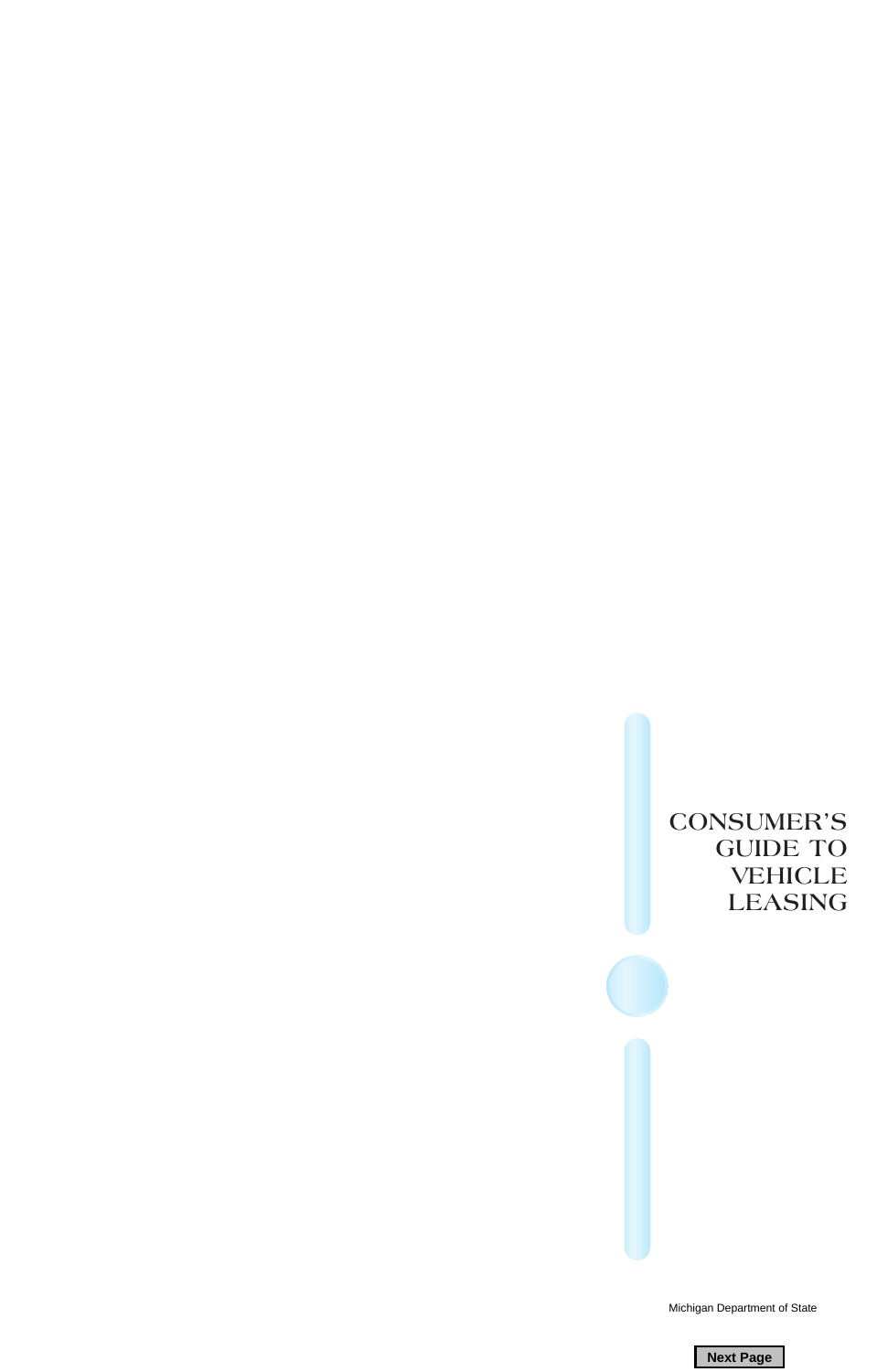## **Keys to Vehicle Leasing**

This brochure gives an overview of the most common type of vehicle lease-a closed-end lease. With this type of lease, you may return the vehicle at lease end, pay any end-of-lease costs, and "walk away." This brochure also provides you with a comparison of leasing and buving.

The federal Consumer Leasing Act gives you the right to information that helps you understand and negotiate your lease. A number of leasing options are available. Look for the lease that best fits your needs, your budget, and your driving patterns.

Inside is a sample form like the one your dealer or leasing company must give you before you sign a lease.

## **Consider beginning, middle,** and end-of-lease costs

At the beginning of the lease, you may have to pay your first monthly payment; a refundable security deposit or your last monthly payment: other fees for licenses, registration, and title; a capitalized cost reduction (like a down payment); an acquisition fee (also called a processing or assignment fee): freight or destination charges: and state or local taxes.

During the lease, you will have to pay your monthly payment; any additional taxes not included in the payment such as sales, use, and personal property taxes; insurance premiums; ongoing maintenance costs; and any fees for late payment. You'll also have to pay for safety and emissions inspections and any traffic tickets. If you end your lease early, you may have to pay substantial early termination charges.

At the end of the lease, if you don't buy the vehicle, you may have to pay a disposition fee and charges for excess miles and excess wear.

## Leasing is different from buying.

#### Here's how . . .

|                             | <b>Leasing</b>                                                                                                                                                                                                                                                          | <b>Buying</b>                                                                                                                                                                                                   |
|-----------------------------|-------------------------------------------------------------------------------------------------------------------------------------------------------------------------------------------------------------------------------------------------------------------------|-----------------------------------------------------------------------------------------------------------------------------------------------------------------------------------------------------------------|
| <b>Ownership</b>            | You do not own the vehicle. You get to use it but<br>must return it at the end of the lease unless you<br>choose to buy it.                                                                                                                                             | You own the vehicle and get to keep it at the end<br>of the financing term.                                                                                                                                     |
| <b>Up-front costs</b>       | Up-front costs may include the first month's pay-<br>ment, a refundable security deposit, a capitalized<br>cost reduction (like a down payment), taxes, reg-<br>istration and other fees, and other charges.                                                            | Up-front costs include the cash price or a down<br>payment, taxes, registration and other fees, and<br>other charges.                                                                                           |
| <b>Monthly</b><br>payments  | Monthly lease payments are usually lower than<br>monthly loan payments because you are paying<br>only for the vehicle's depreciation during the lease<br>term, plus rent charges (like interest), taxes, and<br>fees.                                                   | Monthly loan payments are usually higher than<br>monthly lease payments because you are paying<br>for the entire purchase price of the vehicle, plus<br>interest and other finance charges, taxes, and<br>fees. |
| <b>Early</b><br>termination | You are responsible for any early termination<br>charges if you end the lease early.                                                                                                                                                                                    | You are responsible for any pay-off amount if you<br>end the loan early.                                                                                                                                        |
| <b>Vehicle return</b>       | You may return the vehicle at lease end, pay any<br>end-of-lease costs, and "walk away."                                                                                                                                                                                | You may have to sell or trade the vehicle when<br>you decide you want a different vehicle.                                                                                                                      |
| <b>Future value</b>         | The lessor has the risk of the future market value<br>of the vehicle.                                                                                                                                                                                                   | You have the risk of the vehicle's market value<br>when you trade or sell it.                                                                                                                                   |
| <b>Mileage</b>              | Most leases limit the number of miles you may<br>drive (often 12,000-15,000 per year). You can<br>negotiate a higher mileage limit and pay a higher<br>monthly payment. You will likely have to pay<br>charges for exceeding those limits if you return<br>the vehicle. | You may drive as many miles as you want, but<br>higher mileage will lower the vehicle's trade-in or<br>resale value.                                                                                            |
| <b>Excess wear</b>          | Most leases limit wear to the vehicle during the<br>lease term. You will likely have to pay extra<br>charges for exceeding those limits if you return<br>the vehicle.                                                                                                   | There are no limits or charges for excessive wear<br>to the vehicle, but excessive wear will lower the<br>vehicle's trade-in or resale value.                                                                   |
| <b>End of term</b>          | At the end of the lease (typically 2-4 years), you<br>may have a new payment either to finance the<br>purchase of the existing vehicle or to lease another<br>vehicle.                                                                                                  | At the end of the loan term (typically 4-6 years),<br>you have no further loan payments.                                                                                                                        |

FRB1-1000000-997C

**Sample Leasing Form** 

## **Previous Page**